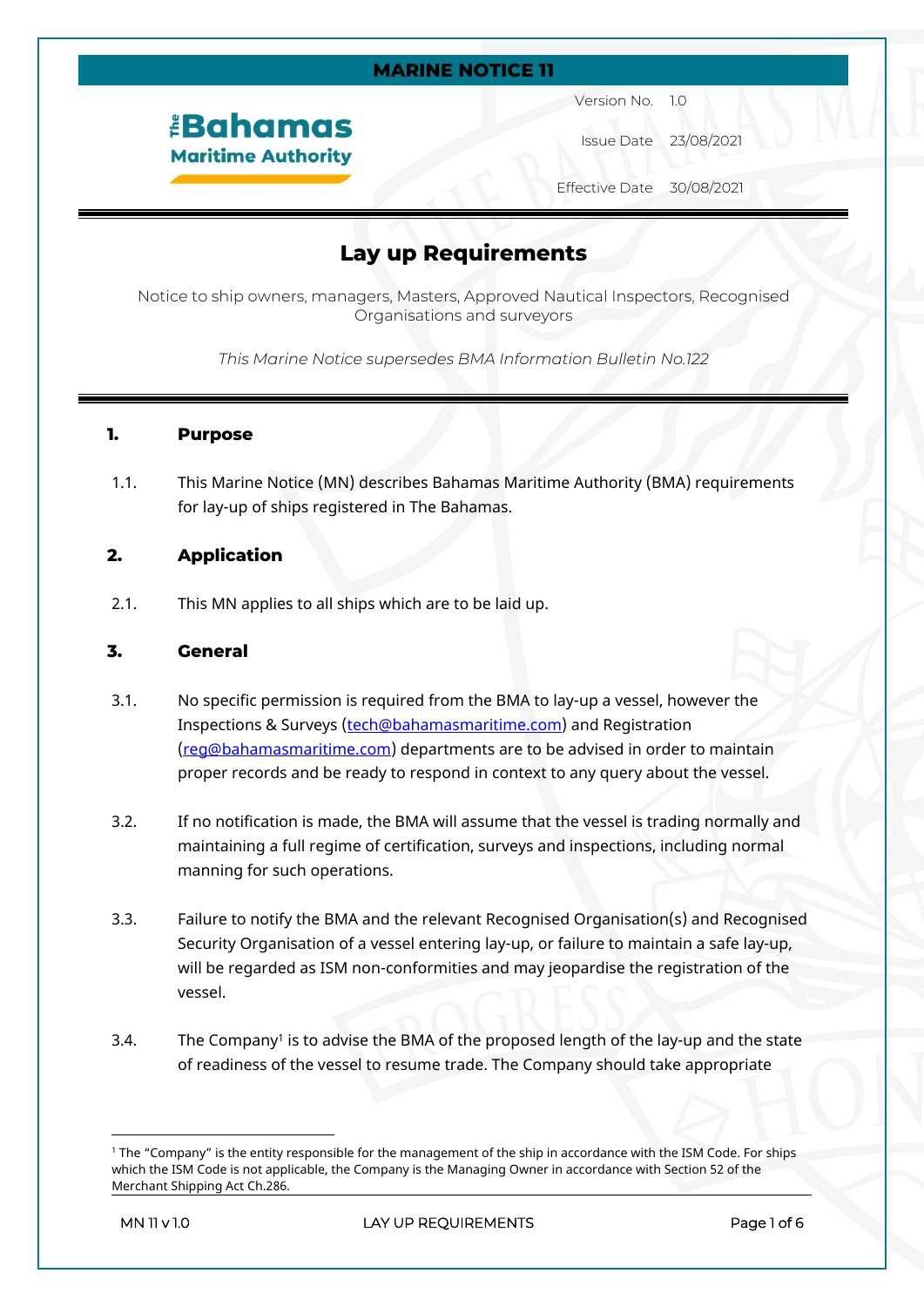

advice on lay-up procedures as necessary, including that of the Recognised Organisation, insurers, etc.

3.5. The maritime industry has several descriptions of lay-up, such as "hot", "warm", "cold" and various other terms. These are not clearly defined and therefore the BMA does not use them as formal or definitive descriptions.

# **4. Statutory Certification**

- 4.1. Statutory certification is normally only required when vessels are trading. Therefore, depending upon the proposed length of the lay-up, and taking into account any requirements of the port or coastal State of the lay-up location, the Company should consider whether to maintain or suspend these certificates.
- 4.2. Recognised Organisations have procedures for laying up vessels and, bearing in mind that one provision of registration with the Bahamas is that vessels remain in Class, compliance with those requirements will be adequate to maintain registration.
- 4.3. If a vessel is laid up for a prolonged period, the BMA may authorise suspension or cancellation of statutory certificates if this is compatible with the location and the requirements of the port or coastal State. Companies should contact the BMA as soon as the decision to lay-up a vessel is made to agree on specific certification requirements.

# **5. International Safety Management (ISM) Code**

- 5.1. If the care of a vessel during lay-up is handed over to an organisation which is not the ISM Company (e.g. dedicated lay-up providers), the BMA will accept the suspension of the ISM certification of the vessel provided that the Company provides evidence that:
	- i. all requirements of the coastal State are met;
	- ii. all requirements of the Recognised Organisation are met; and
	- iii. the contact details of the organisation that holds responsibility for the safety of the vessel during lay-up is advised to the BMA.
- 5.2. The audit requirements on reactivation of the vessel will depend on the length of time the vessel is laid up. In general, lay-up in excess of 6 months will require interim certification in accordance with ISM Code 14.4.
- 5.3. In all cases a management contact must be provided to the BMA in order to comply with s.52 of the Merchant Shipping Act.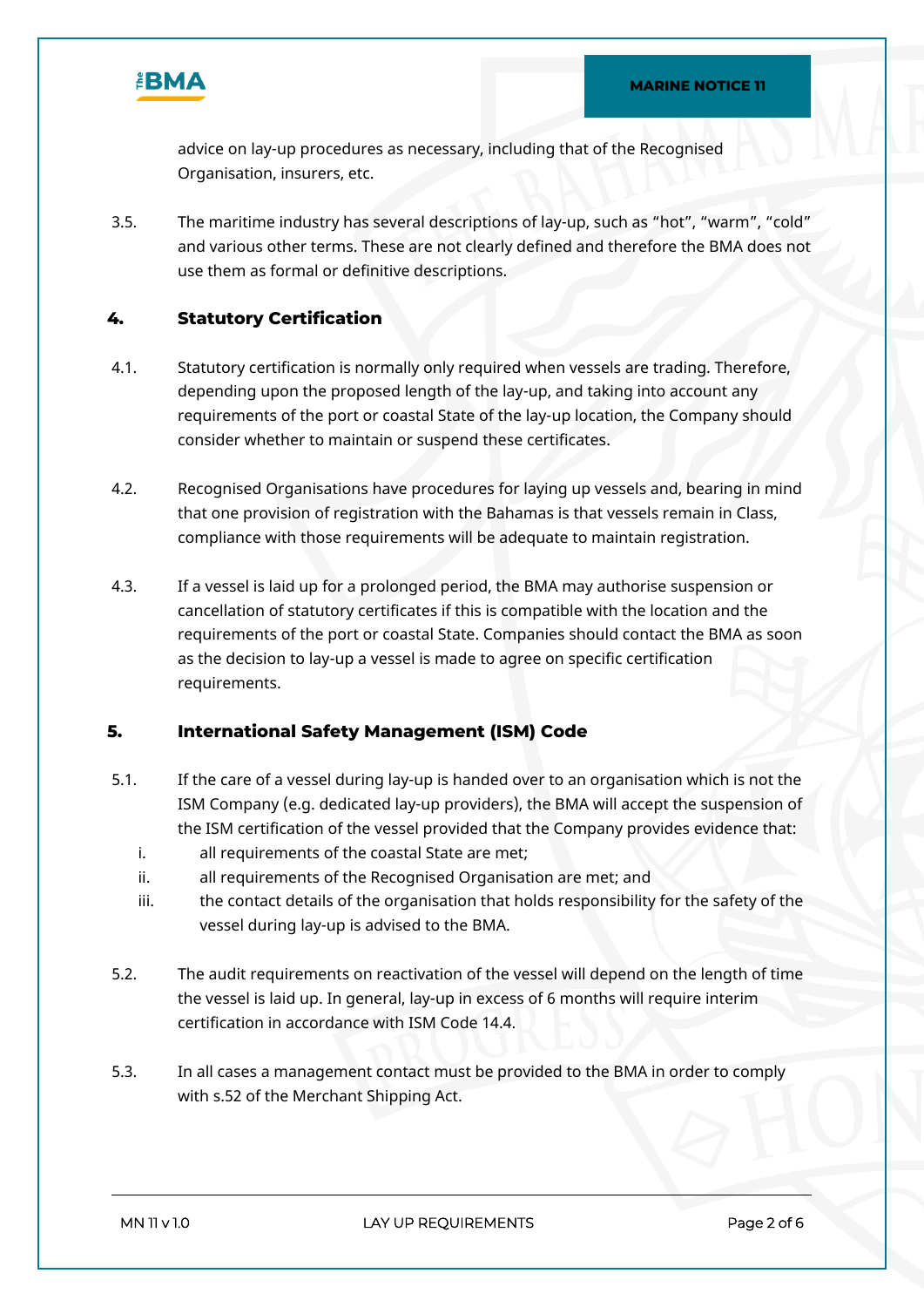

# **6. International Ship and Port Facility Security (ISPS) Code**

- 6.1. The continued validity of the vessel's ISPS certification will be an important element in the reactivation of the vessel. The BMA strongly recommends that the International Ship Security Certificate (ISSC) be maintained throughout lay-up and at least Ship Security Plan provisions related to security measures during the lay-up and reactivation period are adhered to.
- 6.2. Specific procedures may need to be added to the Ship Security Plan depending upon the extent or "depth" of the lay-up. The Company is to establish measures within the Ship Security Plan to address risks associated with security breaches during vessel layup periods. In each case this will be managed and audited by the Recognised Security Organisation, which will correspond directly with the BMA wherever clarification is necessary.
- 6.3. Where the circumstances described in paragraph 5.1 above exist, the Company must communicate with the Recognised Security Organisation to ensure that the Ship Security Plan covers that operation.
- 6.4. If the vessel is integrated into the port facility security system, the records of suspension and subsequent reactivation of the ISSC should clearly reflect that to demonstrate continuity of security.

# **7. LRIT**

- 7.1. Normal procedures for LRIT apply.
- 7.2. If the LRIT equipment is deactivated or switched off, the BMA is to be advised so that reporting can be suspended correctly. Please refer to Marine Notice 49.

### **8. Manning**

- 8.1. The Minimum Safe Manning Document does not apply to ships in lay-up.
- 8.2. When a vessel is laid up, normal manning may be reduced appropriate to the status and operational requirements of the vessel. Any reduction in manning should be considered in consultation with the relevant port or coastal State Authority.
- 8.3. In some cases, the port or coastal State Authority may wish to have the manning level in lay-up approved by the BMA. In such cases, the Company should submit the proposed level of safe manning for approval to the BMA Seafarers and Manning Department ([stcw@bahamasmaritime.com\)](mailto:stcw@bahamasmaritime.com).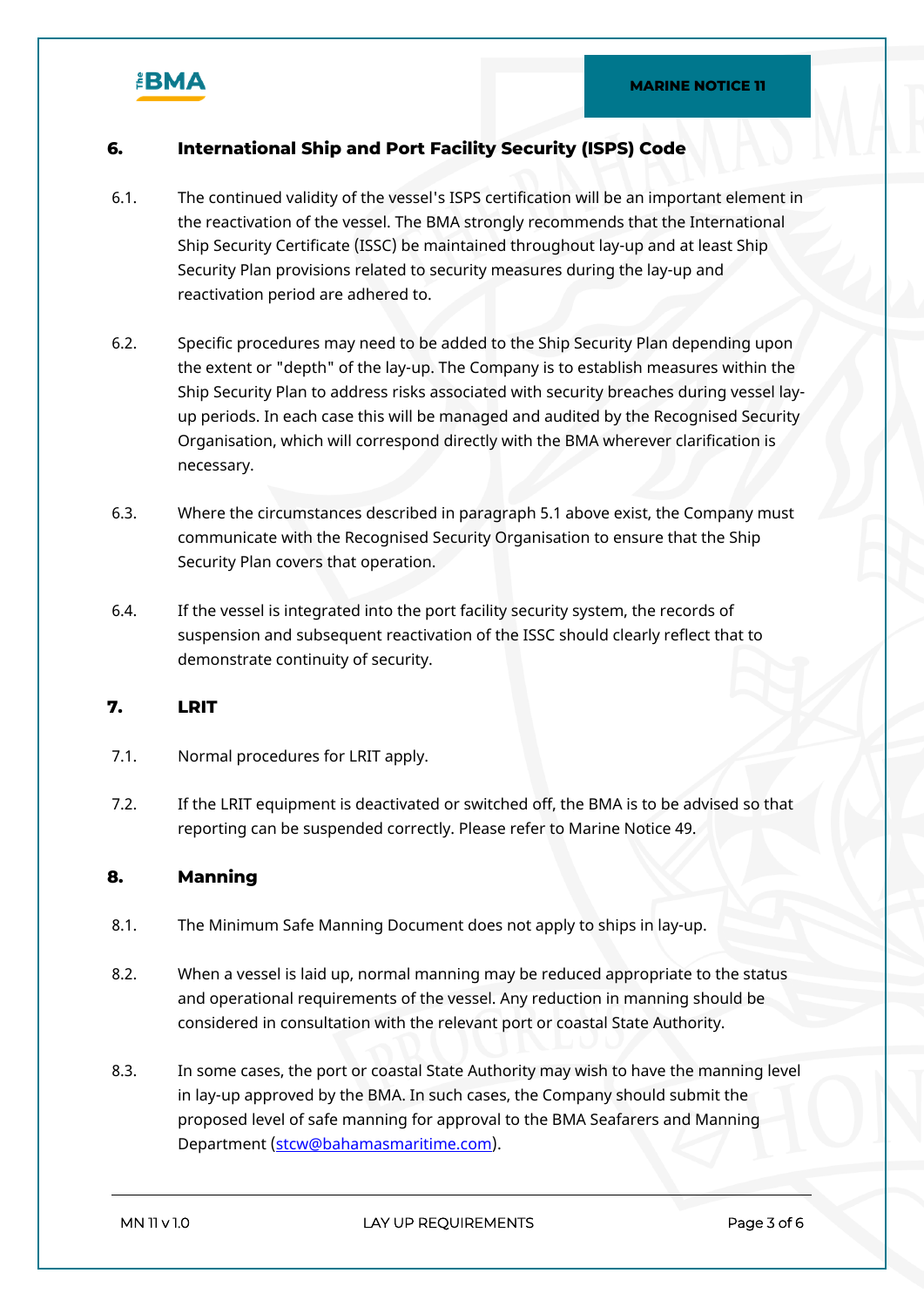

- 8.4. The BMA recommends that a suitably qualified person should remain in charge of the vessel for the proposed lay-up period and that the manning available should include a sufficient number of trained persons to meet any emergency situation. In such circumstances, communication must be maintained with the local authorities so that further assistance may be immediately obtained when required. The following should be considered when assessing appropriate manning levels:
	- i. the location of the vessel;
	- ii. the equipment and systems remaining in operation; and
	- iii. the method by which the vessel is kept in position (moorings, anchorage etc.).
- 8.5. Where crew members or watchmen are accommodated on board a vessel which is laid up, appropriate welfare facilities are to be made available. This is to include, as a minimum:
	- i. Adequate provision of, or access to, potable water;
	- ii. Adequate provision of, or access to, fresh food;
	- iii. Adequate provision of, or access to, cooking, cleaning, washing, sanitary and laundry facilities;
	- iv. Arrangements for access to medical facilities, particularly for any emergencies; and
	- v. Adequate heating and lighting facilities.
- 8.6. The Company shall take into account any obligations for repatriation specified in the Merchant Shipping Act or Maritime Labour Convention, 2006.
- 8.7. Any failure to provide a basic level of welfare facilities will be regarded as a failure of the Company's Safety Management System and may lead to further measures by the BMA, in addition to any action which may be taken by the port or coastal State.
- 8.8. For ships staying in lay-up more than 6 months, an additional MLC 2006 on-board inspection is required on reactivation to confirm continued compliance with the DMLC Part I and Part II and endorse or re-issue the MLC certificate.

### **9. Bahamas Annual Inspections**

9.1. Marine Notice 91 outlines the Bahamas annual inspection requirements. If the duration of lay-up includes the window for the Bahamas annual inspection, the anniversary date may be suspended until the vessel is being prepared for reactivation. The Company should submit full details to the Inspections and Surveys Department of the BMA ([tech@bahamasmaritime.com\)](mailto:tech@bahamasmaritime.com).

# **10. Recommissioning**

10.1. Recommissioning is generally a matter for the Company and the Recognised Organisation to consider. While recommissioning the vessel, the manning must be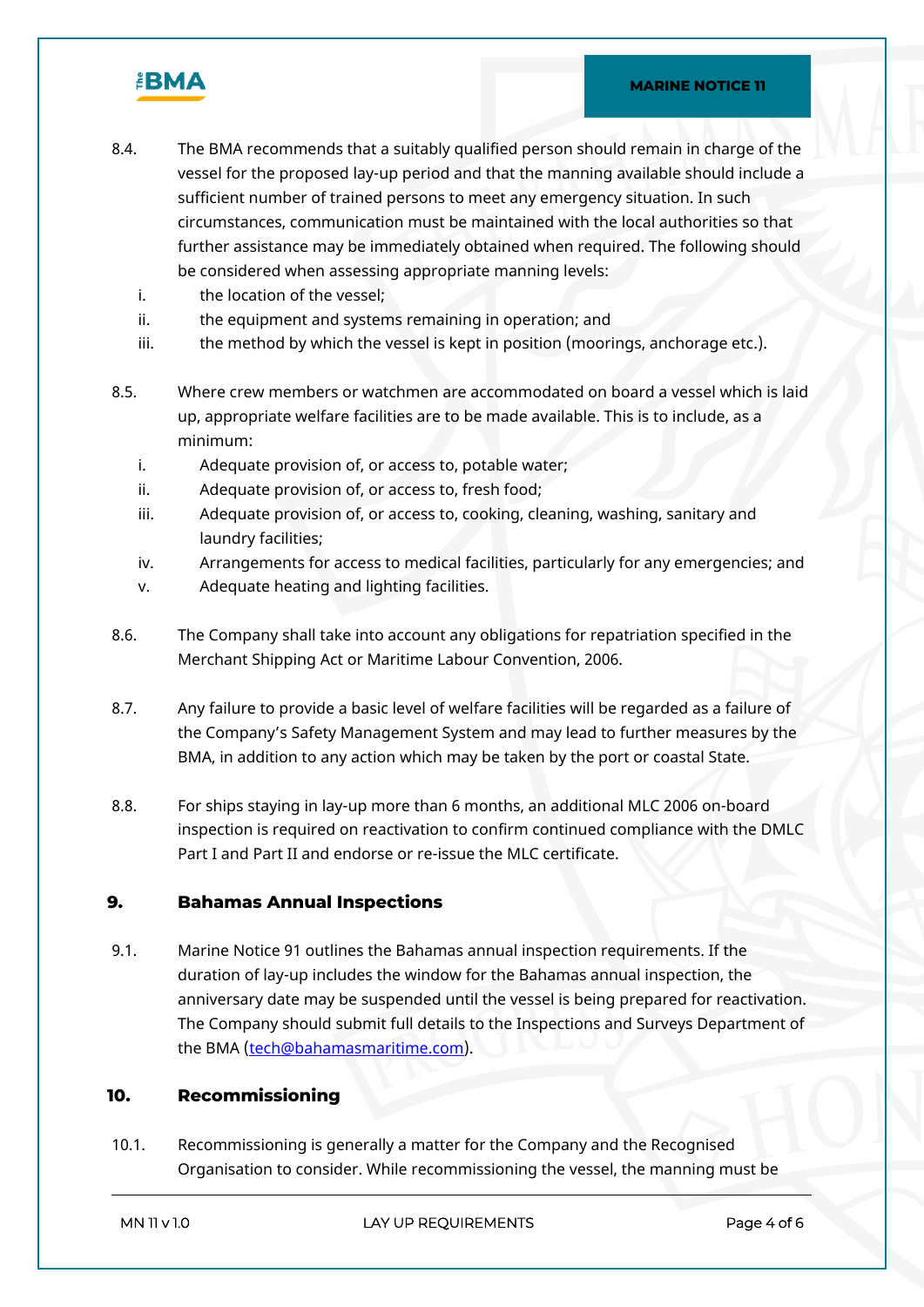

kept under review, taking into account the reactivation of machinery and equipment and the associated hazards, including potential fire risk.

10.2. All previously cancelled, suspended, or outdated certificates, audits and inspections are to be revalidated and the manning restored to that required by the Minimum Safe Manning Document before the vessel sails from her port of lay-up.

# **11. Fees for laid up vessels**

- 11.1. The BMA offers a deferral of fees for ships that are currently laid up or ships entering into laid up status within the first 7 days of the year.
- 11.2. The following annual fees will be deferred until the vessel is removed from laid up status or sold:
	- i. LRIT Annual Fee
	- ii. Continuous Synopsis Record Annual Fee
	- iii. URCA Radio Licence Annual Fee
	- iv. Bunker CLC Annual Fee
- 11.3. The fees payable to the BMA will be restricted to the annual registration fees and the wreck removal certificate annual fee, provided that the BMA is formally notified and the laid up status is recorded on the Continuous Synopsis Record (CSR). For vessels which are not required to hold a CSR, a statement from Class confirming lay-up will be required.

### **12. Queries**

12.1. Any queries related to this Notice should be referred to [tech@bahamasmaritime.com](mailto:tech@bahamasmaritime.com) or any BMA office.